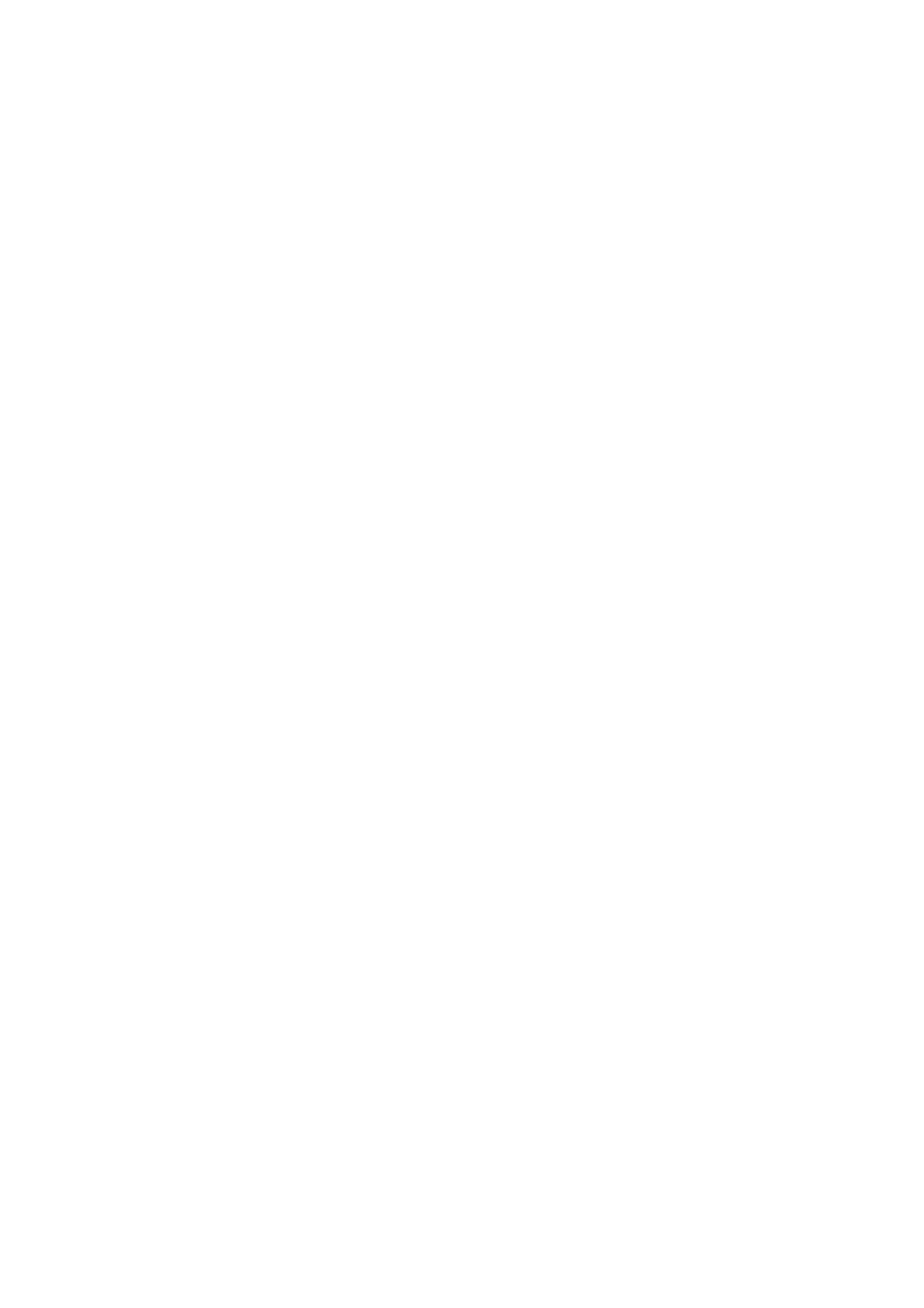*I certify that this public bill, which originated in the Legislative Assembly, has finally passed the Legislative Council and the Legislative Assembly of New South Wales.*

> *Clerk of the Legislative Assembly. Legislative Assembly, Sydney, , 2008*



New South Wales

## **Local Government Amendment (Legal Status) Bill 2008**

Act No , 2008

An Act to amend the *Local Government Act 1993* to make further provision for the legal capacity and status of local and county councils, and temporary employment.

*I have examined this bill and find it to correspond in all respects with the bill as finally passed by both Houses.*

*Assistant Speaker of the Legislative Assembly.*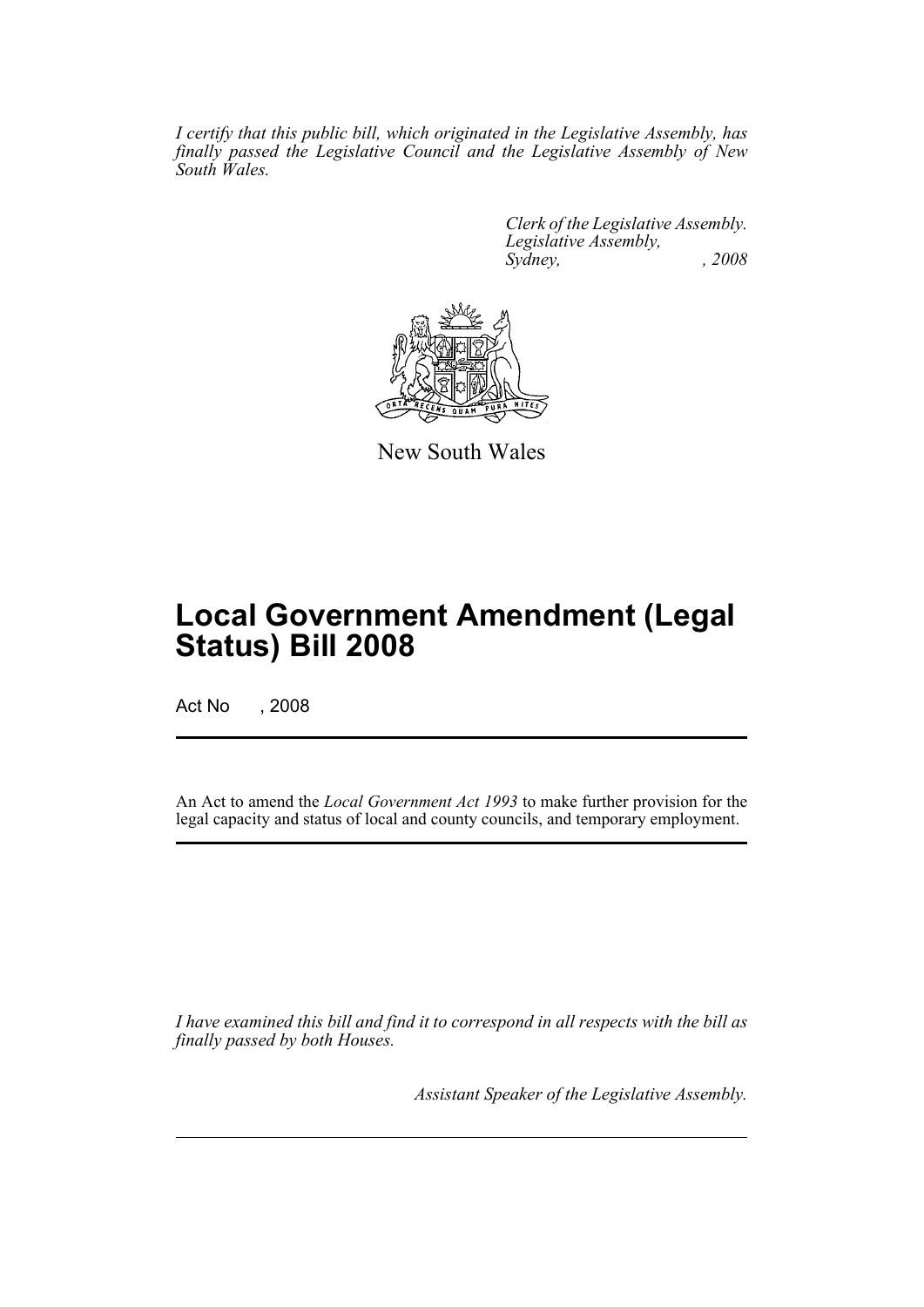#### <span id="page-3-0"></span>**The Legislature of New South Wales enacts:**

#### **1 Name of Act**

This Act is the *Local Government Amendment (Legal Status) Act 2008*.

#### <span id="page-3-1"></span>**2 Commencement**

This Act commences on the date of assent.

#### <span id="page-3-2"></span>**3 Amendment of Local Government Act 1993 No 30**

The *Local Government Act 1993* is amended as set out in Schedule 1.

#### <span id="page-3-3"></span>**4 Repeal of Act**

- (1) This Act is repealed on the day following the day on which this Act commences.
- (2) The repeal of this Act does not, because of the operation of section 30 of the *Interpretation Act 1987*, affect any amendment made by this Act.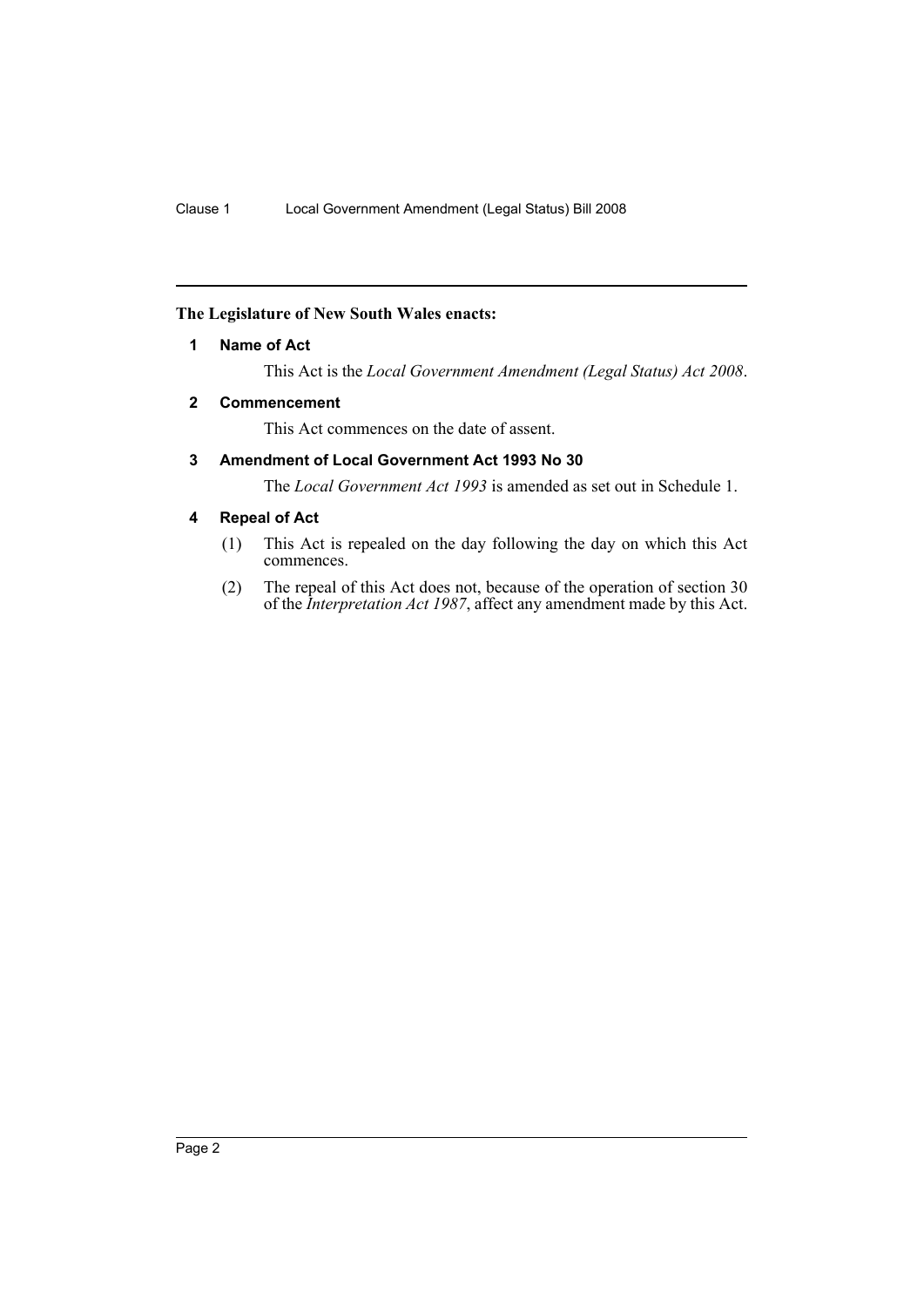Amendments **Amendments** Schedule 1

### <span id="page-4-0"></span>**Schedule 1 Amendments**

(Section 3)

#### **[1] Section 220**

Omit the section. Insert instead:

#### **220 Legal status of a council**

- (1) A council is a body politic of the State with perpetual succession and the legal capacity and powers of an individual, both in and outside the State.
- (2) A council is not a body corporate (including a corporation).
- (3) A council does not have the status, privileges and immunities of the Crown (including the State and the Government of the State).
- (4) A law of the State applies to and in respect of a council in the same way as it applies to and in respect of a body corporate (including a corporation).

#### **[2] Section 221 What is a council's name?**

Omit "corporate" wherever occurring.

#### **[3] Section 351 Temporary appointments**

Omit section 351 (2). Insert instead:

- (2) A person who is appointed to a position temporarily may not continue in that position:
	- (a) if the holder of the position is on parental leave—for a period of more than 24 months, or
	- (b) in any other case—for a period of more than 12 months.

#### **[4] Section 358 Restrictions on formation of corporations and other entities**

Insert after section 358 (3):

(3A) The regulations may make provision for or with respect to the matters to be taken into account by the Minister in deciding whether to grant consent under this section and the conditions that may or must be specified by the Minister under this section.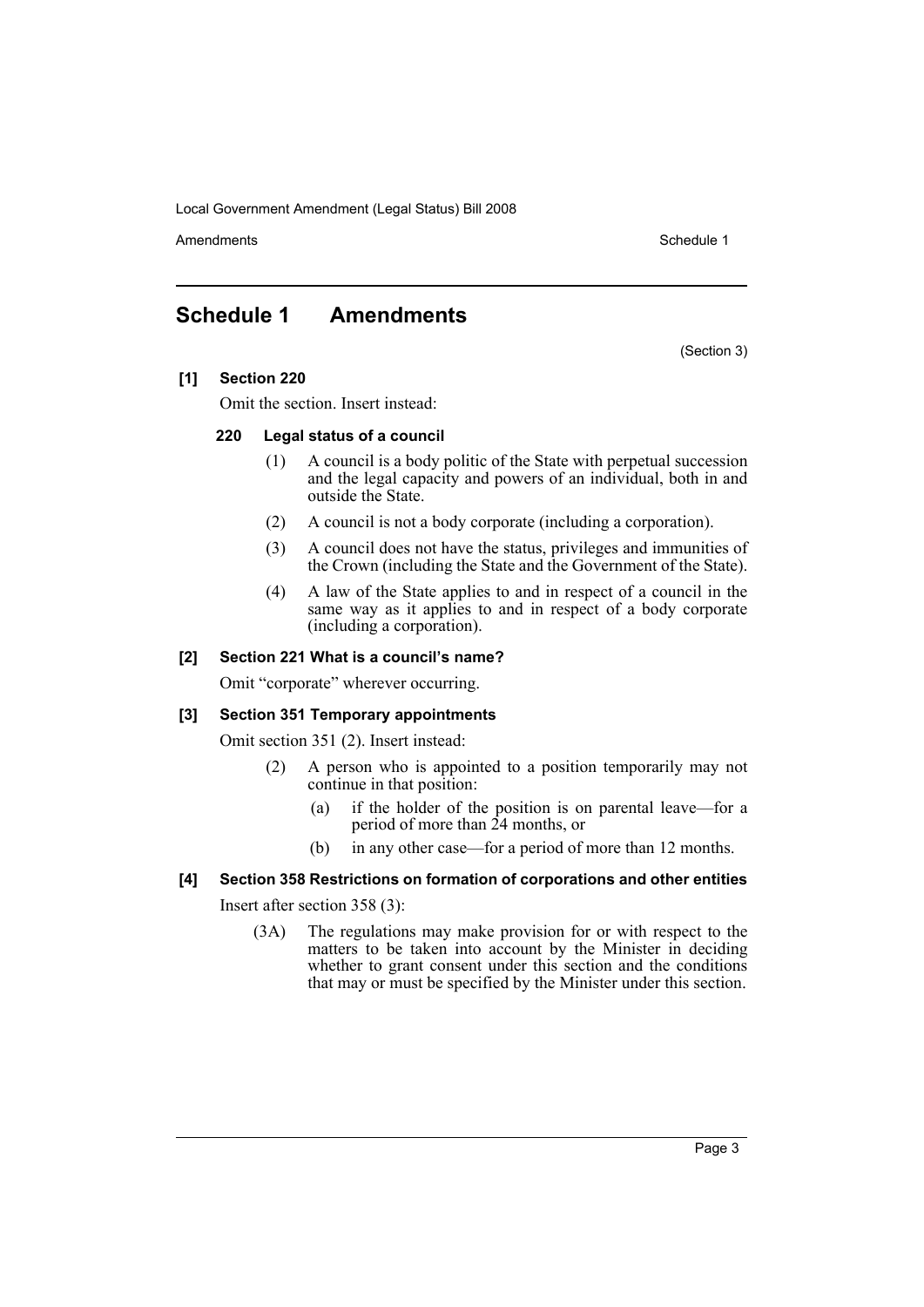Schedule 1 Amendments

#### **[5] Section 388**

Omit the section. Insert instead:

#### **388 Legal status of county councils**

- (1) A proclamation establishing a county council operates to constitute the county council as a body politic of the State with perpetual succession and the legal capacity and powers of an individual, both in and outside the State.
- (2) A county council is not a body corporate (including a corporation).
- (3) A county council does not have the status, privileges and immunities of the Crown (including the State and the Government of the State).
- (4) A law of the State applies to and in respect of a county council in the same way as it applies to and in respect of a body corporate (including a corporation).

#### **[6] Section 389 What is a county council's name?**

Omit "corporate".

#### **[7] Schedule 8 Savings, transitional and other provisions consequent on the enactment of other Acts**

Insert at the end of clause 1 (1):

*Local Government Amendment (Legal Status) Act 2008*

#### **[8] Schedule 8, Part 30**

Insert after Part 29:

### **Part 30 Provisions consequent on enactment of Local Government Amendment (Legal Status) Act 2008**

#### **92 New legal status of existing councils**

- (1) The following provisions apply to a council constituted as a body corporate immediately before the commencement of the 2008 Act:
	- (a) the council ceases to be a body corporate on that commencement and becomes instead a body politic of the State as provided by section 220 or 388 (as substituted by the  $2008$  Act),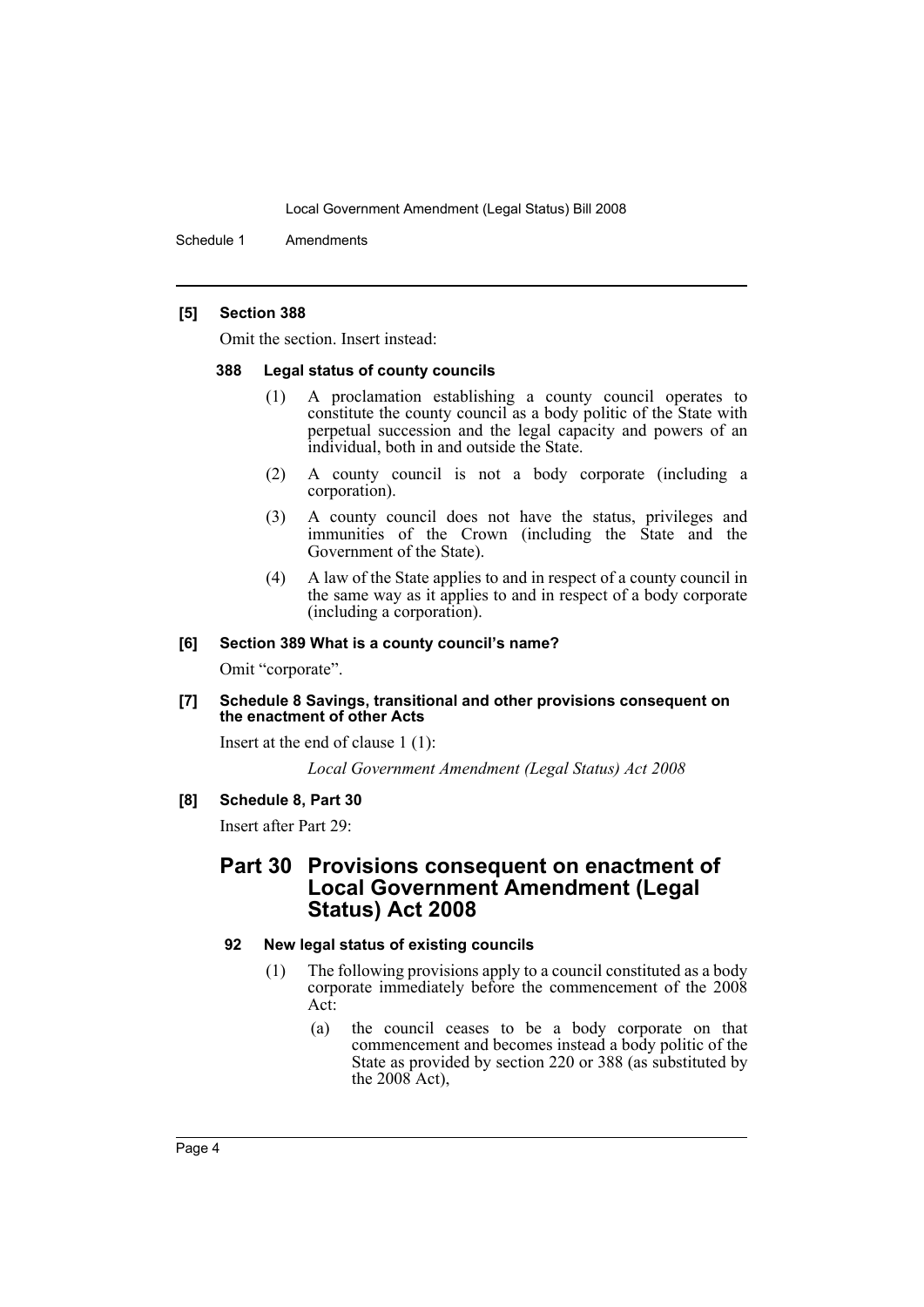Amendments **Schedule 1** and the set of the set of the set of the set of the set of the set of the set of the set of the set of the set of the set of the set of the set of the set of the set of the set of the set of the set

- (b) the council is taken for all purposes (including the rules of private international law) to be a continuation of, and the same legal entity as, the council as it existed before the commencement of the 2008 Act (except that the council is no longer a body corporate and is instead a body politic of the State).
- (2) The 2008 Act (this clause in particular) does not:
	- (a) affect existing property, rights or obligations of a council, or
	- (b) render defective any legal proceedings by or against a council, or
	- (c) negate any decision made by a council, or
	- (d) place a council in breach of contract or otherwise make it guilty of a civil wrong, or
	- (e) make a council in breach of any instrument, including, for example, an instrument prohibiting, restricting or regulating the assignment or transfer of any right or liability, or
	- (f) fulfil a condition allowing a person to terminate an instrument or liability or modify the operation or effect of an instrument or liability, or requiring any amount to be paid before its stated maturity, or
	- (g) release a surety or other obligee, in whole or part, from an obligation.
- (3) In this clause:

*council* includes county council.

*2008 Act* means the *Local Government Amendment (Legal Status) Act 2008*.